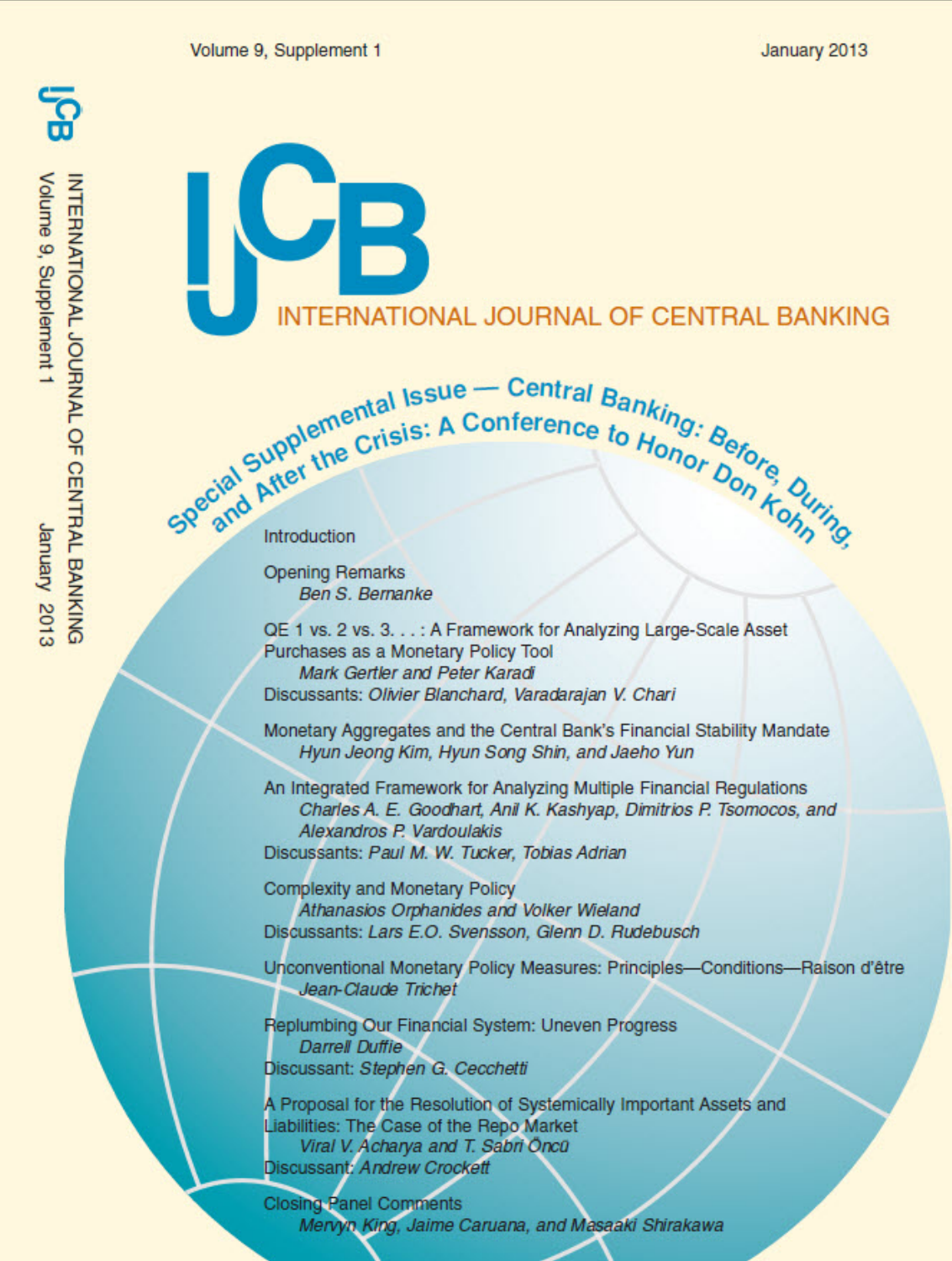# **ICI**  $\overline{\mathsf{B}}$ International Journal of Central Banking

Volume 9, Supplement 1 Volume 9, Supplement 1

| Special Supplemental Issue — Central Banking: |
|-----------------------------------------------|
| Before, During, and After the Crisis          |
| A Conference to Honor Don Kohn                |

| Introduction                                                                                                                                                                | 1   |
|-----------------------------------------------------------------------------------------------------------------------------------------------------------------------------|-----|
| Opening Remarks<br>Ben S. Bernanke                                                                                                                                          | 3   |
| $QE 1$ vs. 2 vs. 3. $\ldots$ : A Framework for Analyzing<br>Large-Scale Asset Purchases as a Monetary Policy Tool<br>Mark Gertler and Peter Karadi                          | 5   |
| Discussion: Olivier Blanchard                                                                                                                                               | 55  |
| Discussion: Varadarajan V. Chari                                                                                                                                            | 61  |
| Monetary Aggregates and the Central Bank's Financial<br>Stability Mandate<br>Hyun Jeong Kim, Hyun Song Shin, and Jaeho Yun                                                  | 69  |
| An Integrated Framework for Analyzing Multiple Financial<br>Regulations<br>Charles A. E. Goodhart, Anil K. Kashyap,<br>Dimitrios P. Tsomocos, and Alexandros P. Vardoulakis | 109 |
| Discussion: Paul M. W. Tucker                                                                                                                                               | 145 |
| Discussion: Tobias Adrian                                                                                                                                                   | 153 |
| Complexity and Monetary Policy<br>Athanasios Orphanides and Volker Wieland                                                                                                  | 167 |
| Discussion: Lars E.O. Svensson                                                                                                                                              | 205 |
| Discussion: Glenn D. Rudebusch                                                                                                                                              | 219 |
| Unconventional Monetary Policy Measures:<br>Principles—Conditions—Raison d'être<br>Jean-Claude Trichet                                                                      | 229 |
| Replumbing Our Financial System: Uneven Progress<br>Darrell Duffie                                                                                                          | 251 |
| Discussion: Stephen G. Cecchetti                                                                                                                                            | 281 |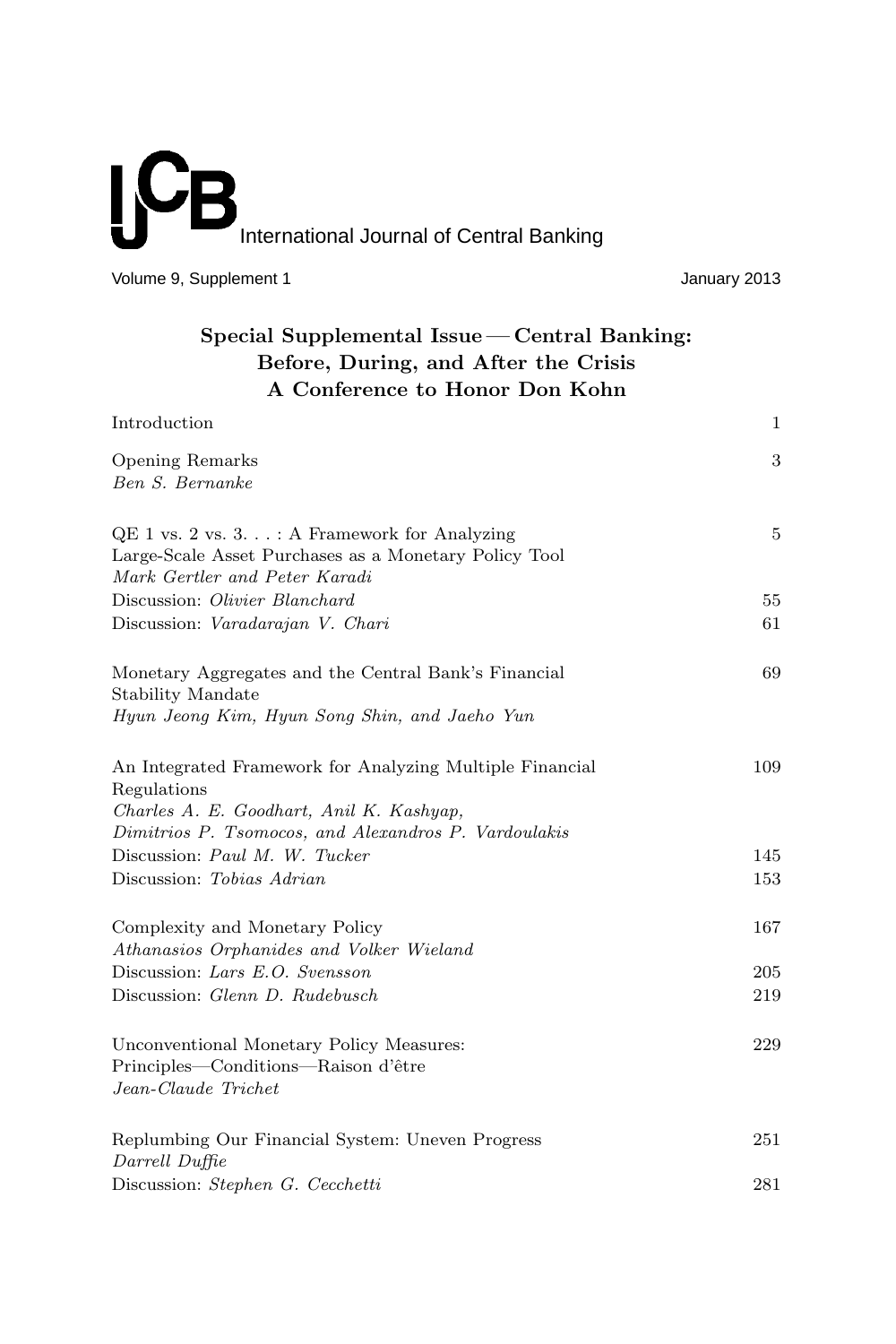| A Proposal for the Resolution of Systemically Important<br>Assets and Liabilities: The Case of the Repo Market | 291 |
|----------------------------------------------------------------------------------------------------------------|-----|
| Viral V. Acharya and T. Sabri Öncü                                                                             |     |
| Discussion: Andrew Crockett                                                                                    | 351 |
| Closing Panel Comments                                                                                         |     |
| Challenges for the Future                                                                                      | 359 |
| Mervyn King                                                                                                    |     |
| Central Banking in a Balance Sheet Recession                                                                   | 367 |
| Jaime Caruana                                                                                                  |     |
| Central Banking: Before, During, and After the Crisis                                                          | 373 |
| Masaaki Shirakawa                                                                                              |     |

The contents of this journal, together with additional materials provided by article authors, are available without charge at *www.ijcb.org*.

Copyright  $\odot$  2013 by the Association of the International Journal of Central Banking. All rights reserved. Brief excerpts may be reproduced or translated provided the source is cited. Consult www.ijcb.org for further information.

The International Journal of Central Banking is published quarterly (ISSN: 1815-4654). Online access to the publication is available free of charge at **www.ijcb.org**. Individual print subscriptions are available. Orders may be placed by phone (001 415 974 2035), via fax (001 415 974 2168), or by e-mail (editor@ijcb.org).

Renewals, claims, address changes, and requests for permission to reprint material from this journal should be addressed to:

International Journal of Central Banking Economic Research Department Federal Reserve Bank of San Francisco 101 Market Street San Francisco, CA 94105 USA

Phone: 001 415 974 2035 Fax: 001 415 974 2168 E-mail: editor@ijcb.org

The views expressed in this journal do not necessarily represent the views of the Association of the International Journal of Central Banking or any of its members.

ISSN: 1815-4654